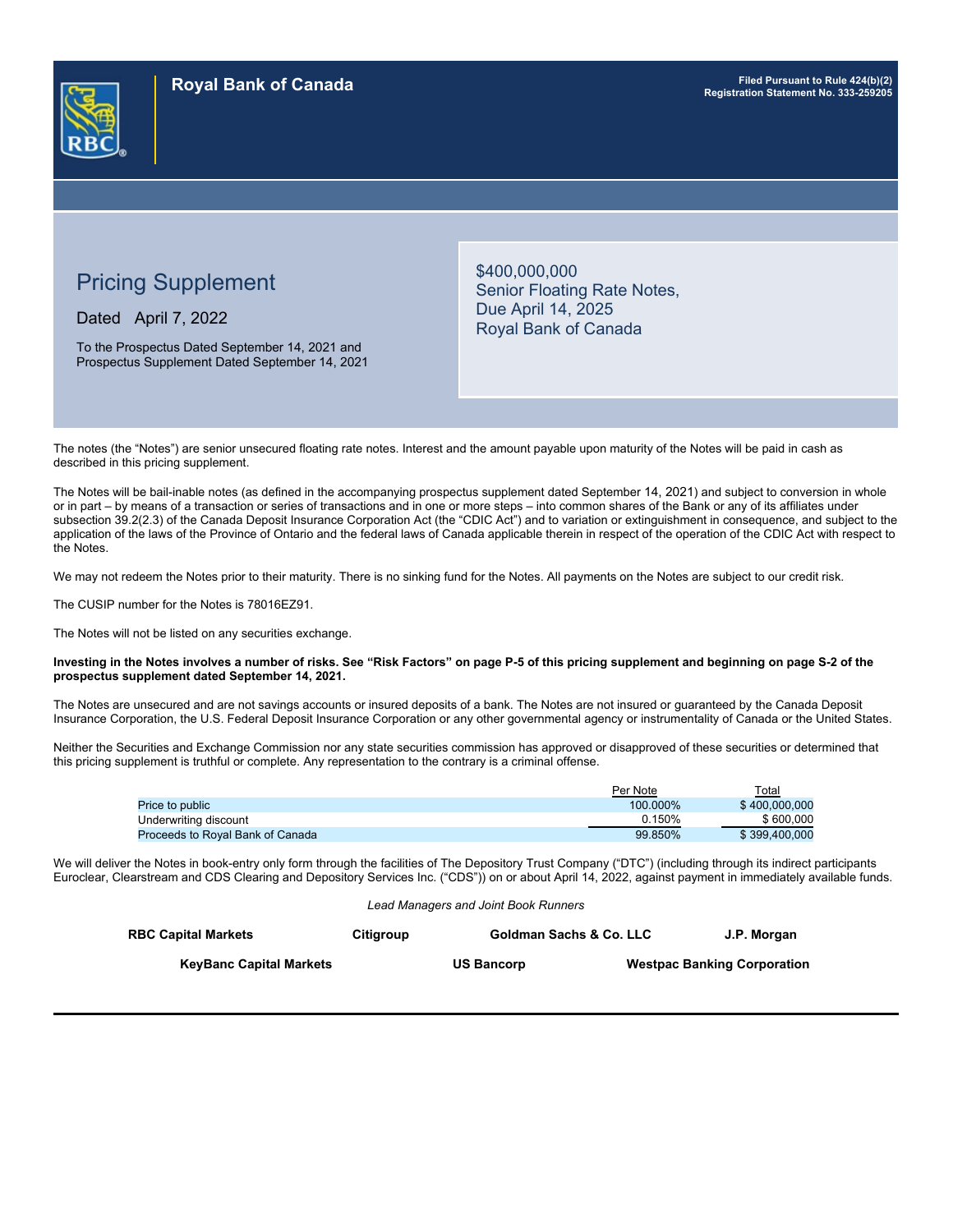# **TERMS OF THE NOTES**

We describe the basic features of the Notes in the sections of the prospectus dated September 14, 2021 called "Description of Debt Securities" and *prospectus supplement dated September 14, 2021 called "Description of the Notes We May Offer," subject to and as modified by the provisions described below.*

| Issuer:                                       | Royal Bank of Canada (the "Bank")                                                                                                                                                                                                                                                                                                                                      |
|-----------------------------------------------|------------------------------------------------------------------------------------------------------------------------------------------------------------------------------------------------------------------------------------------------------------------------------------------------------------------------------------------------------------------------|
| Issue:                                        | Senior Global Medium-Term Notes, Series I                                                                                                                                                                                                                                                                                                                              |
| Title of Series:                              | Senior Floating Rate Notes, due April 14, 2025                                                                                                                                                                                                                                                                                                                         |
| Principal Amount:                             | US \$400,000,000                                                                                                                                                                                                                                                                                                                                                       |
| Ranking:                                      | Senior                                                                                                                                                                                                                                                                                                                                                                 |
| Currency:                                     | U.S. Dollars                                                                                                                                                                                                                                                                                                                                                           |
| Interest Rate:                                | The interest rate for each period will be equal to the Base Rate plus the Spread.                                                                                                                                                                                                                                                                                      |
| Base Rate:                                    | USD Compounded SOFR Index Rate                                                                                                                                                                                                                                                                                                                                         |
| Spread:                                       | 0.840%                                                                                                                                                                                                                                                                                                                                                                 |
| <b>Minimum Denominations:</b>                 | \$2,000 and integral multiples of \$1,000 in excess thereof                                                                                                                                                                                                                                                                                                            |
| Pricing Date:                                 | April 7, 2022                                                                                                                                                                                                                                                                                                                                                          |
| <b>Issue Date:</b>                            | April 14, 2022                                                                                                                                                                                                                                                                                                                                                         |
| Maturity Date:                                | April 14, 2025                                                                                                                                                                                                                                                                                                                                                         |
| CUSIP / ISIN / Common<br>Code:                | 78016EZ91 / US78016EZ911 / 246980349                                                                                                                                                                                                                                                                                                                                   |
| Interest Payment Dates:                       | Quarterly on the 14th of each January, April, July, and October, beginning July 14, 2022, subject to the modified<br>following business day convention described below under "Payment Convention."                                                                                                                                                                     |
| Interest Period:                              | Each quarterly period from, and including, an Interest Payment Date (or, in the case of the first Interest Period,<br>April 14, 2022) to, but excluding, the next Interest Payment Date (or, in the case of the final Interest Period, the<br>Maturity Date), subject to the modified following business day convention described below under "Payment<br>Convention." |
| <b>Record Dates for Interest</b><br>Payments: | The day immediately preceding each Interest Payment Date (or, if the Notes are held in definitive form, the<br>fifteenth calendar day preceding each Interest Payment Date, whether or not a Business Day).                                                                                                                                                            |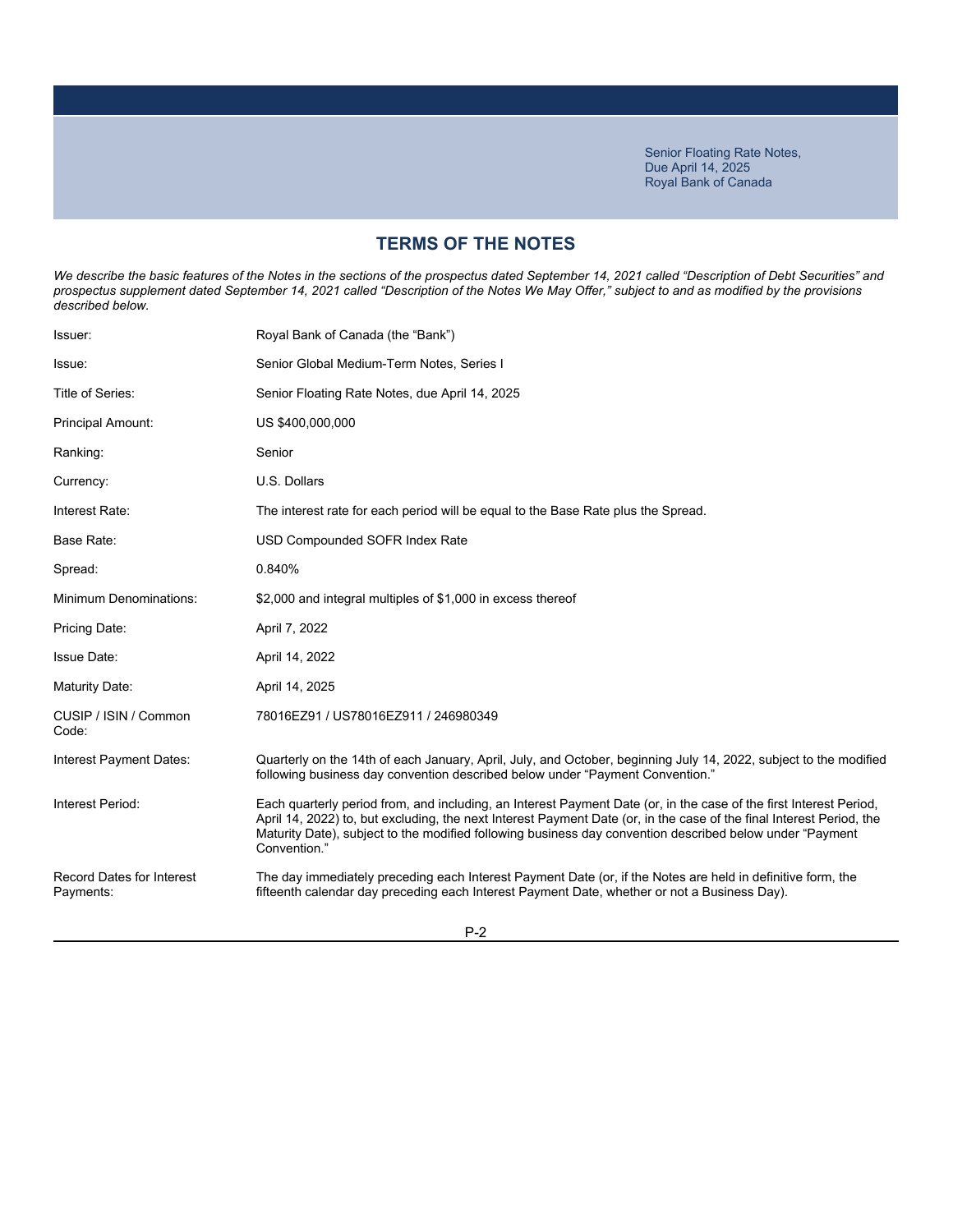| <b>Interest Payment</b><br>Determination Date:    | The date two U.S. Government Securities Business Days before each Interest Payment Date.                                                                                                                                                                                                                                                                                                                                                                                                                                                                                                                                                               |
|---------------------------------------------------|--------------------------------------------------------------------------------------------------------------------------------------------------------------------------------------------------------------------------------------------------------------------------------------------------------------------------------------------------------------------------------------------------------------------------------------------------------------------------------------------------------------------------------------------------------------------------------------------------------------------------------------------------------|
| <b>Observation Period:</b>                        | In respect of each Interest Period, the period from, and including, the date two U.S. Government Securities<br>Business Days preceding the first date in such Interest Period to, but excluding, the date two U.S. Government<br>Securities Business Days preceding the Interest Payment Date (or in the final Interest Period, preceding the<br>Maturity Date).                                                                                                                                                                                                                                                                                       |
| Payment Convention:                               | If any Interest Payment Date would otherwise fall on a day that is not a business day, then the interest payment<br>date will be the next day that is a business day. However, if the next business day falls in the next calendar<br>month, then the Interest Payment Date will be advanced to the next preceding day that is a business day. If the<br>Maturity Date falls on a day that is not a business day, we will make the required payment of principal, premium, if<br>any, and interest on the next succeeding business day, and no additional interest will accrue in respect of the<br>payment made on that next succeeding business day. |
| <b>Business Day:</b>                              | Any weekday that is a U.S. Government Securities Business Day and is not a legal holiday in New York or<br>Toronto and is not a date on which banking institutions in those cities are authorized or required by law or<br>regulation to be closed.                                                                                                                                                                                                                                                                                                                                                                                                    |
| U.S. Government<br>Securities Business Day:       | Any day except for a Saturday, a Sunday or a day on which the Securities Industry and Financial Markets<br>Association recommends that the fixed income departments of its members be closed for the entire day for<br>purposes of trading in U.S. government securities.                                                                                                                                                                                                                                                                                                                                                                              |
| Day Count Convention:                             | Actual / 360                                                                                                                                                                                                                                                                                                                                                                                                                                                                                                                                                                                                                                           |
| Redemption at our Option:                         | Not applicable.                                                                                                                                                                                                                                                                                                                                                                                                                                                                                                                                                                                                                                        |
| <b>Canadian Bail-in Powers</b><br>Acknowledgment: | The Notes are bail-inable notes. See "Specific Terms of the Notes—Agreement with Respect to the Exercise of<br>Canadian Bail-in Powers".                                                                                                                                                                                                                                                                                                                                                                                                                                                                                                               |
| Repayment at Option of<br>Holder:                 | Not applicable.                                                                                                                                                                                                                                                                                                                                                                                                                                                                                                                                                                                                                                        |
| Lead Managers and Joint<br><b>Book Runners:</b>   | RBC Capital Markets, LLC, Citigroup Global Markets Inc., Goldman Sachs & Co. LLC, J.P. Morgan Securities<br>LLC, KeyBanc Capital Markets Inc., U.S. Bancorp Investments, Inc. and Westpac Banking Corporation                                                                                                                                                                                                                                                                                                                                                                                                                                          |
| <b>Calculation Agent:</b>                         | <b>RBC Capital Markets, LLC</b>                                                                                                                                                                                                                                                                                                                                                                                                                                                                                                                                                                                                                        |
| Public Offering Price:                            | 100.000%                                                                                                                                                                                                                                                                                                                                                                                                                                                                                                                                                                                                                                               |
| <b>Underwriting Discount:</b>                     | 0.150%                                                                                                                                                                                                                                                                                                                                                                                                                                                                                                                                                                                                                                                 |
| Clearance and Settlement:                         | DTC (including through its indirect participants Euroclear, Clearstream and CDS, as described under "Ownership<br>and Book-Entry Issuance" in the prospectus dated September 14, 2021).                                                                                                                                                                                                                                                                                                                                                                                                                                                                |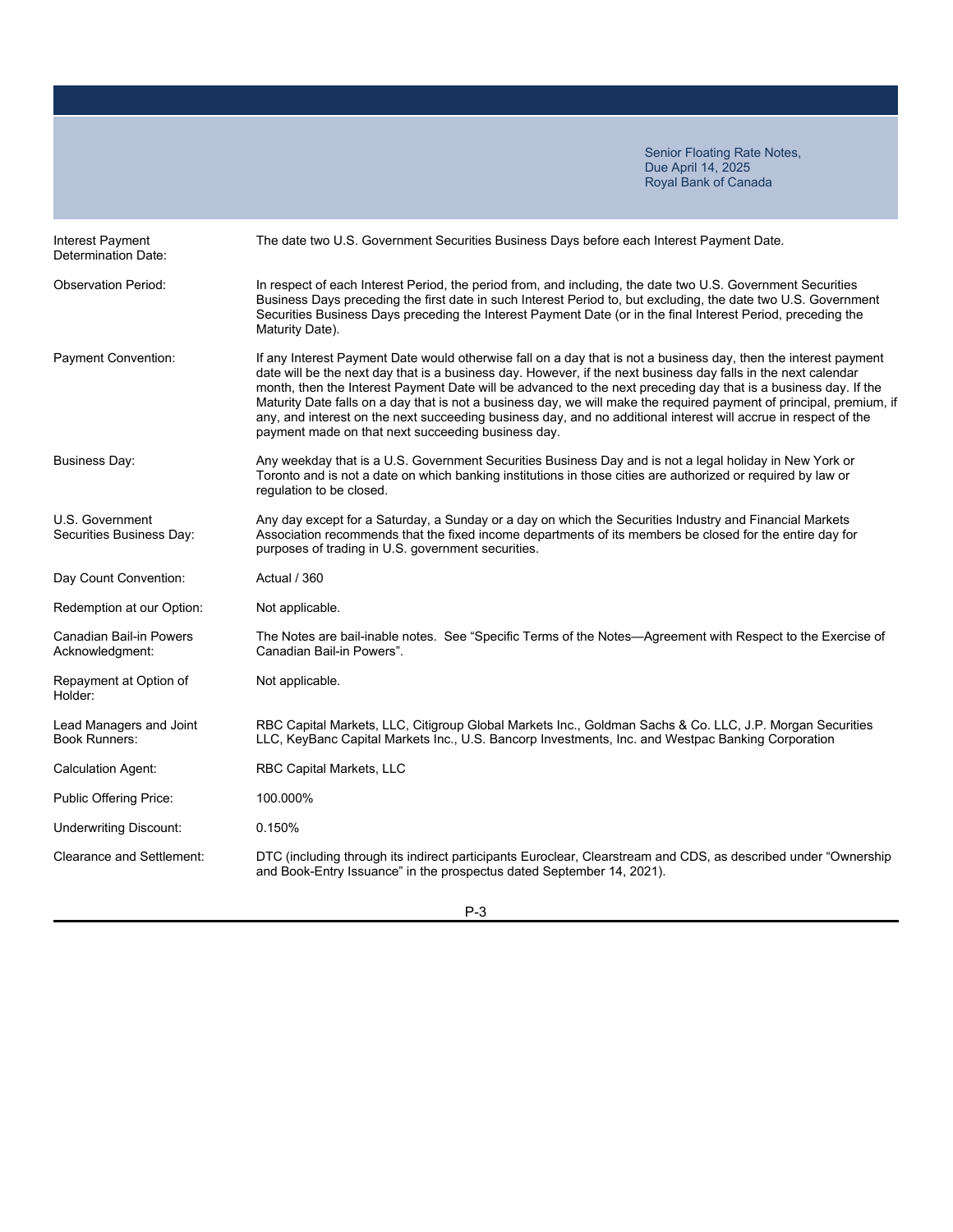Terms Incorporated in the Master Note:

Listing: The Notes will not be listed on any securities exchange or quotation system.

All of the terms appearing above on pages P-2 and P-3 and P-4 under the caption "Terms of the Notes" of this pricing supplement and the terms appearing under the caption "Specific Terms of the Notes" below. The Notes are part of a series of senior debt securities of the Bank entitled "Senior Global Medium-Term Notes, Series I." The Notes will have the CUSIP No. 78016EZ91, the ISIN No. US78016EZ911 and the Common Code No. 246980349.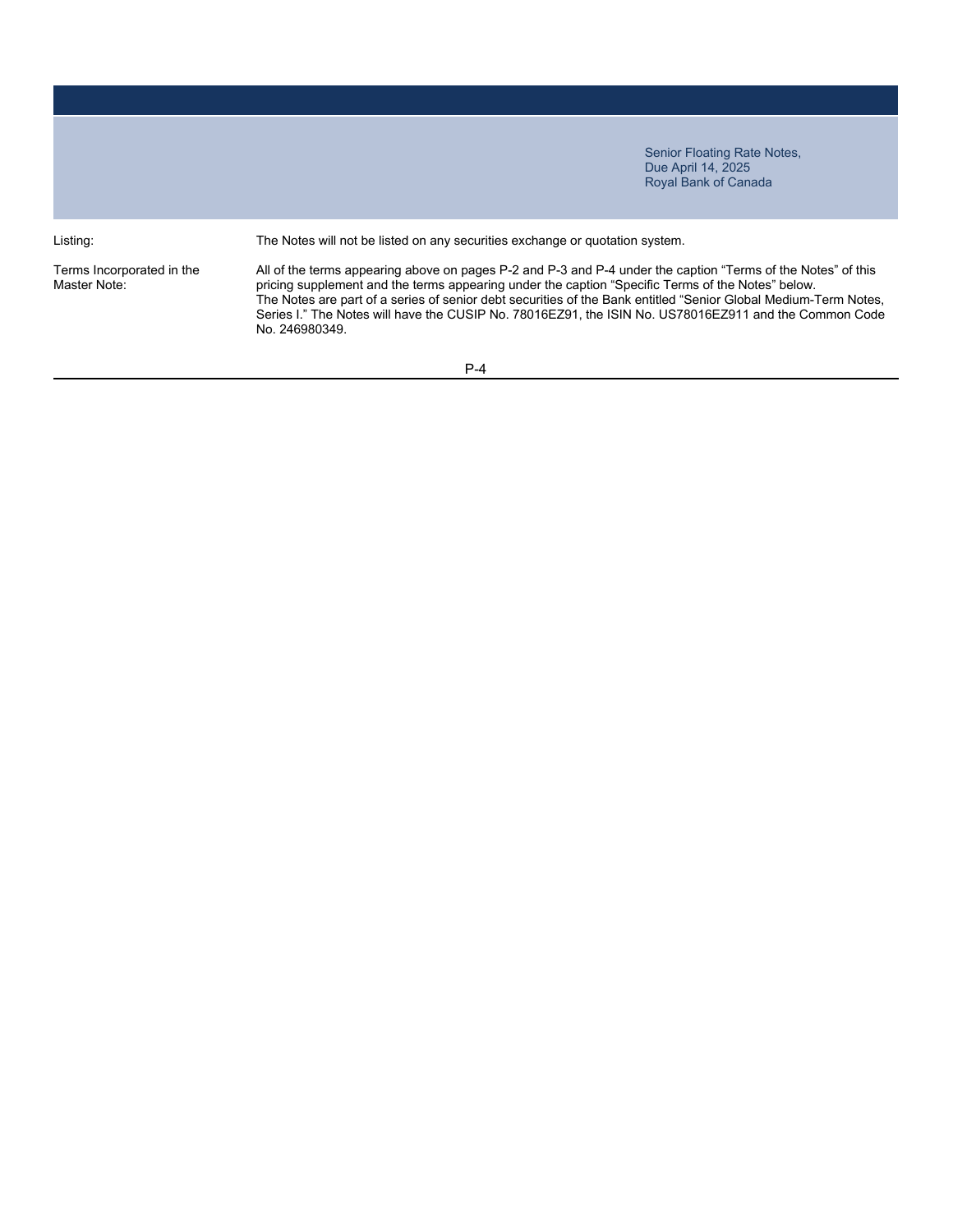# **RISK FACTORS**

*An investment in the Notes is subject to the risks described below, as well as the risks described under "Risk Factors" in the accompanying prospectus, dated September 14, 2021, and the accompanying prospectus supplement, dated September 14, 2021. The Notes are not secured debt.*  You should carefully consider whether the Notes are suited to your particular circumstances. This pricing supplement should be read together with the *accompanying prospectus, dated September 14, 2021, and the accompanying prospectus supplement, dated September 14, 2021. The information in the accompanying prospectus and the accompanying prospectus supplement is supplemented by, and to the extent inconsistent therewith replaced*  and superseded by, the information in this pricing supplement. This section describes certain significant risks relating to an investment in the *Notes. We urge you to read the following information about these risks, together with the other information in this pricing supplement and the accompanying prospectus and accompanying prospectus supplement, before investing in the Notes.*

### **Investors Are Subject to Our Credit Risk, and Market Perceptions About Our Creditworthiness May Adversely Affect the Market Value of the Notes**.

Investors are dependent on our ability to pay all amounts due on the Notes on the interest payment dates and at maturity, and, therefore, investors are subject to our credit risk and to changes in the market's view of our creditworthiness. Any decrease in the market's view on or confidence in our creditworthiness is likely to adversely affect the market value of the Notes.

### **The Market Value of the Notes May Be Influenced by Unpredictable Factors.**

The market value of your Notes may fluctuate between the date you purchase them and the Maturity Date. Several factors, many of which are beyond our control, will influence the market value of the Notes. Factors that may influence the market value of the Notes include:

- supply and demand for the Notes, including inventory positions with the underwriters or any other market-maker;
- interest rates in the market and expectations about future interest rates;
- the creditworthiness of the Bank;
- the time remaining to the maturity of the Notes; and
- economic, financial, political, regulatory or judicial events that affect financial markets generally.

### **The Notes Will Not Be Listed on Any Securities Exchange and Secondary Trading May Be Limited.**

The Notes will not be listed on any securities exchange. Therefore, there may be little or no secondary market for the Notes. The underwriters may, but are not obligated to, make a market in the Notes. Even if there is a secondary market, it may not provide enough liquidity to allow you to trade or sell the Notes easily. Because we do not expect that other broker-dealers will participate significantly in the secondary market for the Notes, the price at which you may be able to trade your Notes is likely to depend on the price, if any, at which the underwriters are willing to transact. If at any time the underwriters were not to make a market in the Notes, it is likely that there would be no secondary market for the Notes. Accordingly, you should be willing to hold your Notes to maturity.

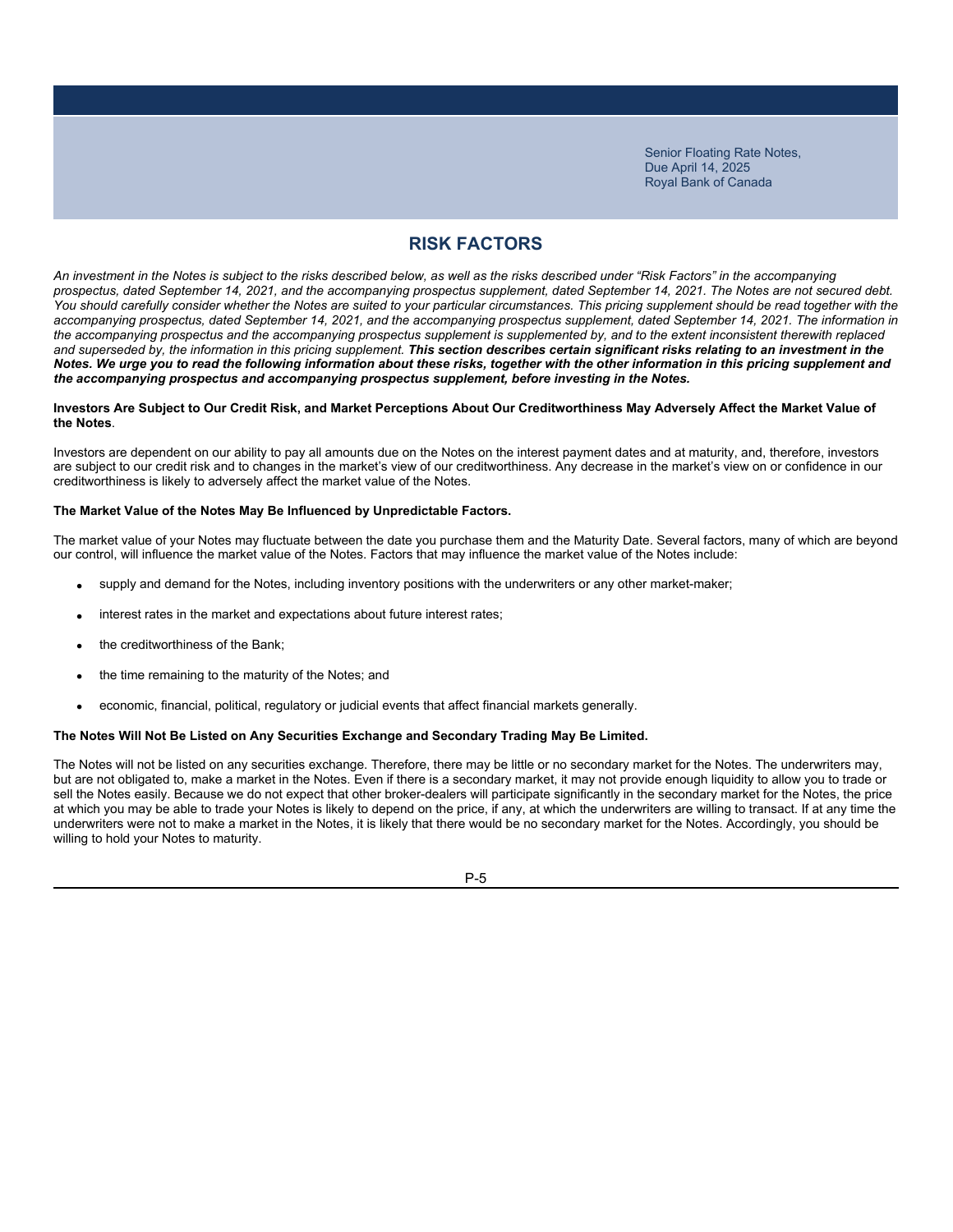### **We or Our Designee Will Make Determinations with respect to the Notes.**

We or our designee will make certain determinations with respect to the Notes as further described under the caption "Specific Terms of the Notes." In addition, if a Benchmark Transition Event and its related Benchmark Replacement Date have occurred, we or our designee will make certain determinations with respect to the Notes in our or our designee's sole discretion as further described under the section "Description of the Notes We May Offer—Interest Rates—SOFR Index Notes" in the accompanying prospectus supplement, dated September 14, 2021. Any of these determinations may adversely affect the value of the Notes, the return on the Notes and the price at which you can sell such Notes. Moreover, certain determinations may require the exercise of discretion and the making of subjective judgments, such as with respect to Compounded SOFR Index or the occurrence or non-occurrence of a Benchmark Transition Event and any Benchmark Replacement Conforming Changes. These potentially subjective determinations may adversely affect the value of the Notes, the return on the Notes and the price at which you can sell such Notes. For further information regarding these types of determinations, see "Description of the Notes We May Offer—Interest Rates—SOFR Index Notes" in the accompanying prospectus supplement, dated September 14, 2021.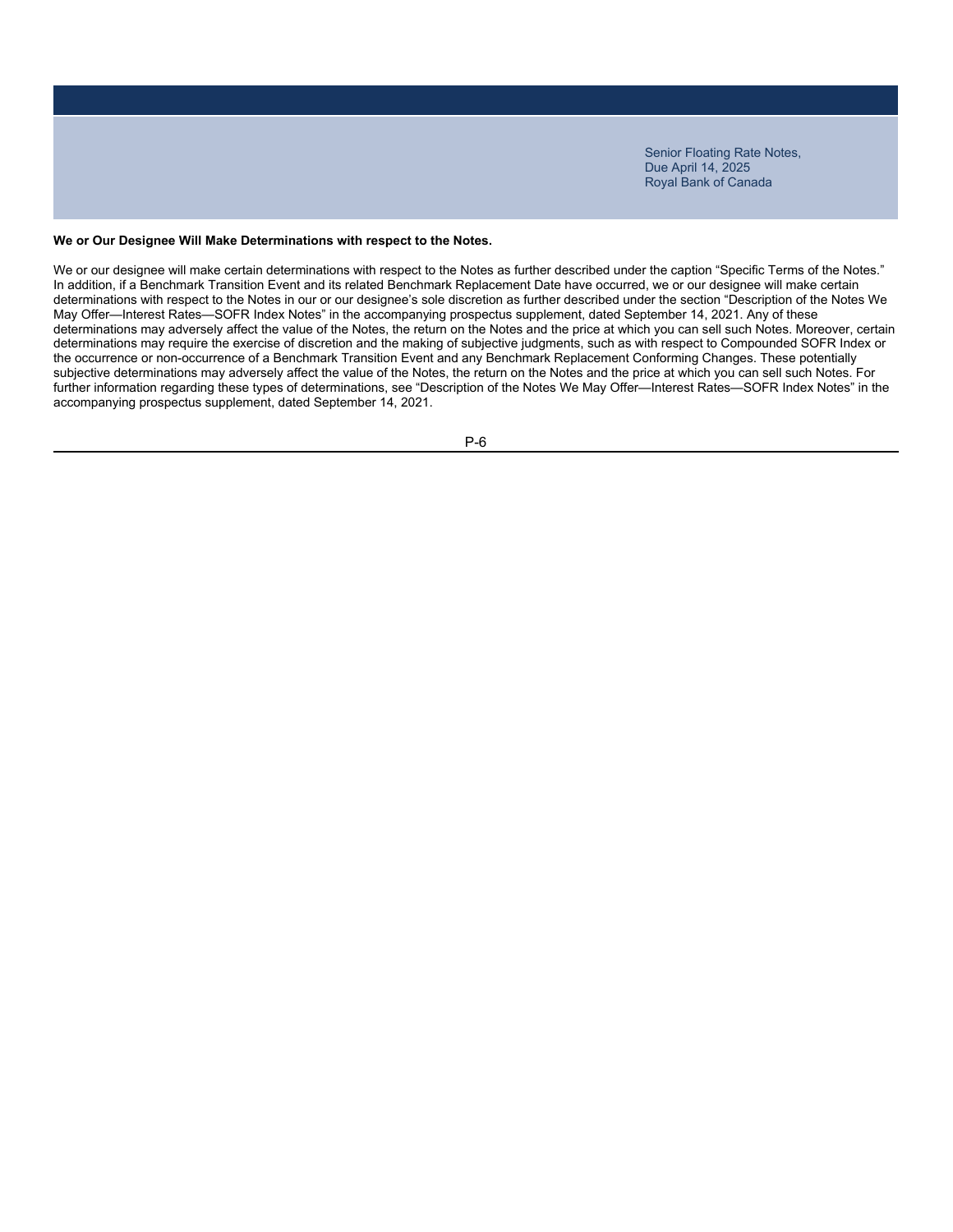# **SPECIFIC TERMS OF THE NOTES**

*Please note that in this section entitled "Specific Terms of the Notes," references to "holders" mean those who own Notes registered in their own names, on the books that we or the trustee maintain for this purpose, and not those who own beneficial interests in Notes registered in street name or*  in Notes issued in book-entry form through DTC or another depositary. Owners of beneficial interests in the Notes should read the section entitled *"Description of the Notes We May Offer—Legal Ownership" in the accompanying prospectus supplement, dated September 14, 2021, and "Ownership and Book-Entry Issuance" in the accompanying prospectus, dated September 14, 2021.*

*The Notes are part of a series of senior debt securities entitled "Senior Global Medium-Term Notes, Series I," that we may issue under our senior*  indenture, dated as of October 23, 2003, between the Bank and The Bank of New York Mellon, as successor to the corporate trust business of *JPMorgan Chase Bank, N.A., as trustee, as supplemented by a first supplemental indenture, dated as of July 21, 2006, by a second supplemental* indenture, dated as of February 28, 2007, and by a third supplemental indenture, dated as of September 7, 2018 and as further amended, from time *to time (the "indenture"). The Notes are described in the accompanying prospectus supplement. This pricing supplement summarizes financial and other terms that apply to the Notes. We describe terms that apply generally to all Series I Medium-Term Notes in "Description of the Notes We May Offer" in the accompanying prospectus supplement. The terms described in this pricing supplement, and should be read in conjunction with, those described in the accompanying prospectus and accompanying prospectus supplement and, if the terms described here are inconsistent with those described there, the terms described here are controlling.*

*Please note that the information about the price to the public and the net proceeds to the Bank on the front cover of this pricing supplement relates only to the initial sale of the Notes. If you have purchased the Notes in a market-making transaction after the initial sale, information about the price and date of sale to you will be provided in a separate confirmation of sale.*

In addition to the terms described on the front and inside cover of this pricing supplement, the following specific terms will apply to the Notes:

#### **Interest**

The interest rate on the Notes for each period will be equal to USD Compounded SOFR Index (as defined in the accompanying prospectus supplement dated September 14, 2021) plus a margin of 84.0 basis points. Interest will be payable quarterly in arrears on January 14, April 14, July 14 and October 14 of each year, beginning on July 14, 2022 (each, an "Interest Payment Date") and ending on the Maturity Date, subject to the modified following business day convention as described under the section "Description of the Notes We May Offer—Interest Rates—Interest Payment Dates" in the accompanying prospectus supplement dated September 14, 2021. The interest rate on the Notes will be calculated as described for SOFR Index Notes in the section "Description of the Notes We May Offer—Interest Rates—SOFR Index Notes" in the accompanying prospectus supplement, dated September 14, 2021.

#### **Defeasance**

There shall be no defeasance, full or covenant, applicable to the Notes.

#### **Payment at Maturity**

At maturity you will receive an amount equal to the principal of your Notes plus any accrued and unpaid interest.

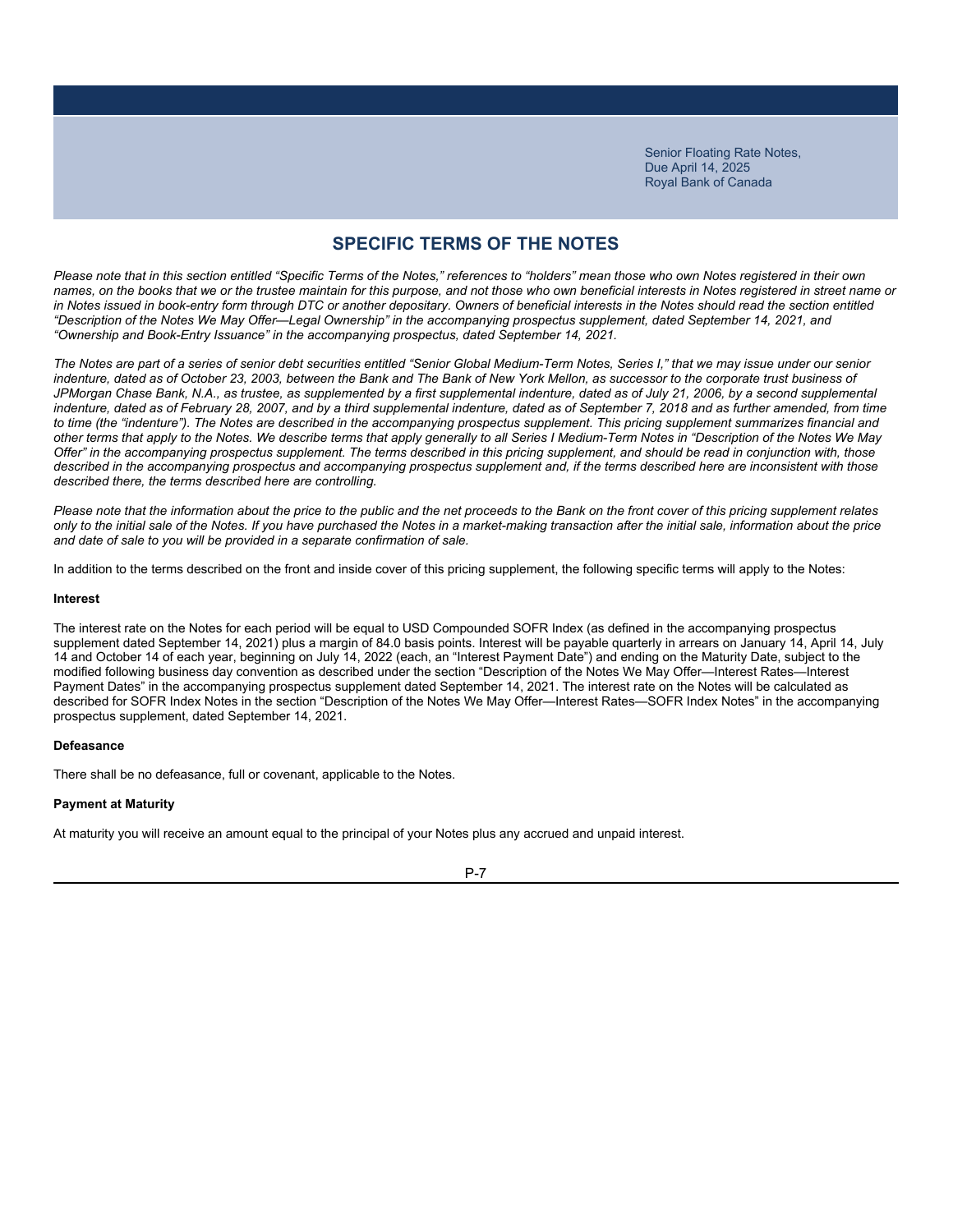#### **Manner of Payment and Delivery**

Any payment on the Notes at maturity will be made to accounts designated by you and approved by us, or at the office of the trustee in New York City, but only when the Notes are surrendered to the trustee at that office. We also may make any payment in accordance with the applicable procedures of the depositary.

#### **Calculation Agent**

Please note that RBC Capital Markets, LLC is currently serving as the calculation agent for the Notes. We may change the calculation agent for the Notes at any time without notice and RBC Capital Markets, LLC may resign as calculation agent at any time upon sixty (60) days' written notice to the Bank.

#### **Agreement with Respect to the Exercise of Canadian Bail-in Powers**

By its acquisition of an interest in any Note, each holder or beneficial owner of that Note is deemed to (i) agree to be bound, in respect of that Note, by the CDIC Act, including the conversion of that Note, in whole or in part – by means of a transaction or series of transactions and in one or more steps – into common shares of the Bank or any of its affiliates under subsection 39.2(2.3) of the CDIC Act and the variation or extinguishment of that Note in consequence, and by the application of the laws of the Province of Ontario and the federal laws of Canada applicable therein in respect of the operation of the CDIC Act with respect to that Note; (ii) attorn and submit to the jurisdiction of the courts in the Province of Ontario with respect to the CDIC Act and those laws; (iii) have represented and warranted to the Bank that the Bank has not directly or indirectly provided financing to the holder for the express purpose of investing in the Note; and (iv) acknowledge and agree that the terms referred to in paragraphs (i) and (ii), above, are binding on that holder or beneficial owner despite any provisions in the indenture or that Note, any other law that governs that Note and any other agreement, arrangement or understanding between that holder or beneficial owner and the Bank with respect to that Note.

Holders and beneficial owners of any Note will have no further rights in respect of that Note to the extent that Note is converted in a bail-in conversion, other than those provided under the bail-in regime, and by its acquisition of an interest in any Note, each holder or beneficial owner of that Note is deemed to irrevocably consent to the converted portion of the principal amount of that Note and any accrued and unpaid interest thereon being deemed paid in full by the Bank by the issuance of common shares of the Bank (or, if applicable, any of its affiliates) upon the occurrence of a bail-in conversion, which bail-in conversion will occur without any further action on the part of that holder or beneficial owner or the trustee; provided that, for the avoidance of doubt, this consent will not limit or otherwise affect any rights that holders or beneficial owners may have under the bail-in regime.

See "Description of Notes We May Offer―Special Provisions Related to Bail-inable Notes" in the accompanying prospectus supplement dated September 14, 2021 for a description of provisions applicable to the Notes as a result of Canadian bail-in powers.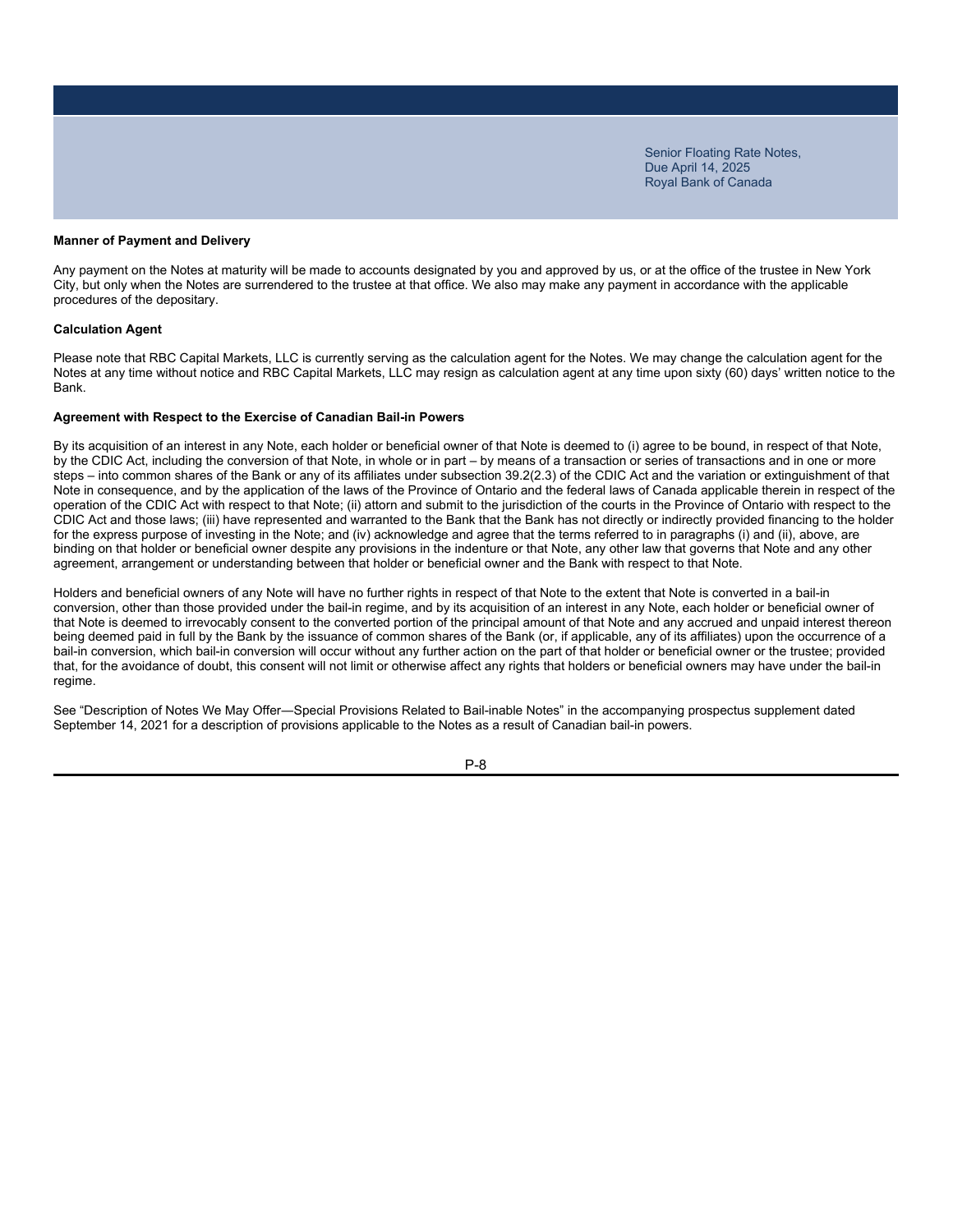### **ADDITIONAL AMOUNTS**

We will pay any amounts to be paid by us on the Notes without deduction or withholding for, or on account of, any and all present or future income, stamp and other taxes, levies, imposts, duties, charges, fees, deductions or withholdings ("taxes") now or hereafter imposed, levied, collected, withheld or assessed by or on behalf of Canada or any Canadian political subdivision or authority that has the power to tax, unless the deduction or withholding is required by law or by the interpretation or administration thereof by the relevant governmental authority. At any time a Canadian taxing jurisdiction requires us to deduct or withhold for or on account of taxes from any payment made under or in respect of the Notes, we will pay such additional amounts ("Additional Amounts") as may be necessary so that the net amounts received by each holder (including Additional Amounts), after such deduction or withholding, shall not be less than the amount the holder would have received had no such deduction or withholding been required.

However, no Additional Amounts will be payable with respect to a payment made to a holder of a Note, or of a right to receive payment in respect thereto (a "Payment Recipient"), which we refer to as an "Excluded Holder," in respect of any taxes imposed because the beneficial owner or Payment Recipient:

- (i) is someone with whom we do not deal at arm's length (within the meaning of the Income Tax Act (Canada)) at the time of making such payment;
- (ii) is subject to such taxes by reason of its being connected presently or formerly with Canada or any province or territory thereof other than by reason of the holder's activity in connection with purchasing such Note, the holding of such Note or the receipt of payments thereunder;
- (iii) is, or does not deal at arm's length with a person who is, a "specified shareholder" (as defined in subsection 18(5) of the Income Tax Act (Canada)) of the Bank;
- (iv) presents such Note for payment (where presentation is required) more than 30 days after the relevant date (except to the extent that the holder thereof would have been entitled to such Additional Amounts on presenting a Note for payment on the last day of such 30 day period); for this purpose, the "relevant date" in relation to any payments on any Note means:
	- (a) the due date for payment thereof, or
	- (b) if the full amount of the monies payable on such date has not been received by the trustee on or prior to such due date, the date on which the full amount of such monies has been received and notice to that effect is given to holders of the Notes in accordance with the indenture;
- (v) could lawfully avoid (but has not so avoided) such withholding or deduction by complying, or requiring that any agent comply with, any statutory requirements necessary to establish qualification for an exemption from withholding or by making, or requiring that any agent make, a declaration of non-residence or other similar claim for exemption to any relevant tax authority; or
- (vi) is subject to deduction or withholding on account of any tax, assessment, or other governmental charge that is imposed or withheld by reason of the application of Sections 1471 through 1474 of the United States Internal Revenue Code of 1986 (or any successor provisions) (the "Internal Revenue Code"), any regulation, pronouncement, or agreement thereunder, official interpretations thereof, or any law implementing an intergovernmental approach thereto, whether currently in effect or as published and amended from time to time.

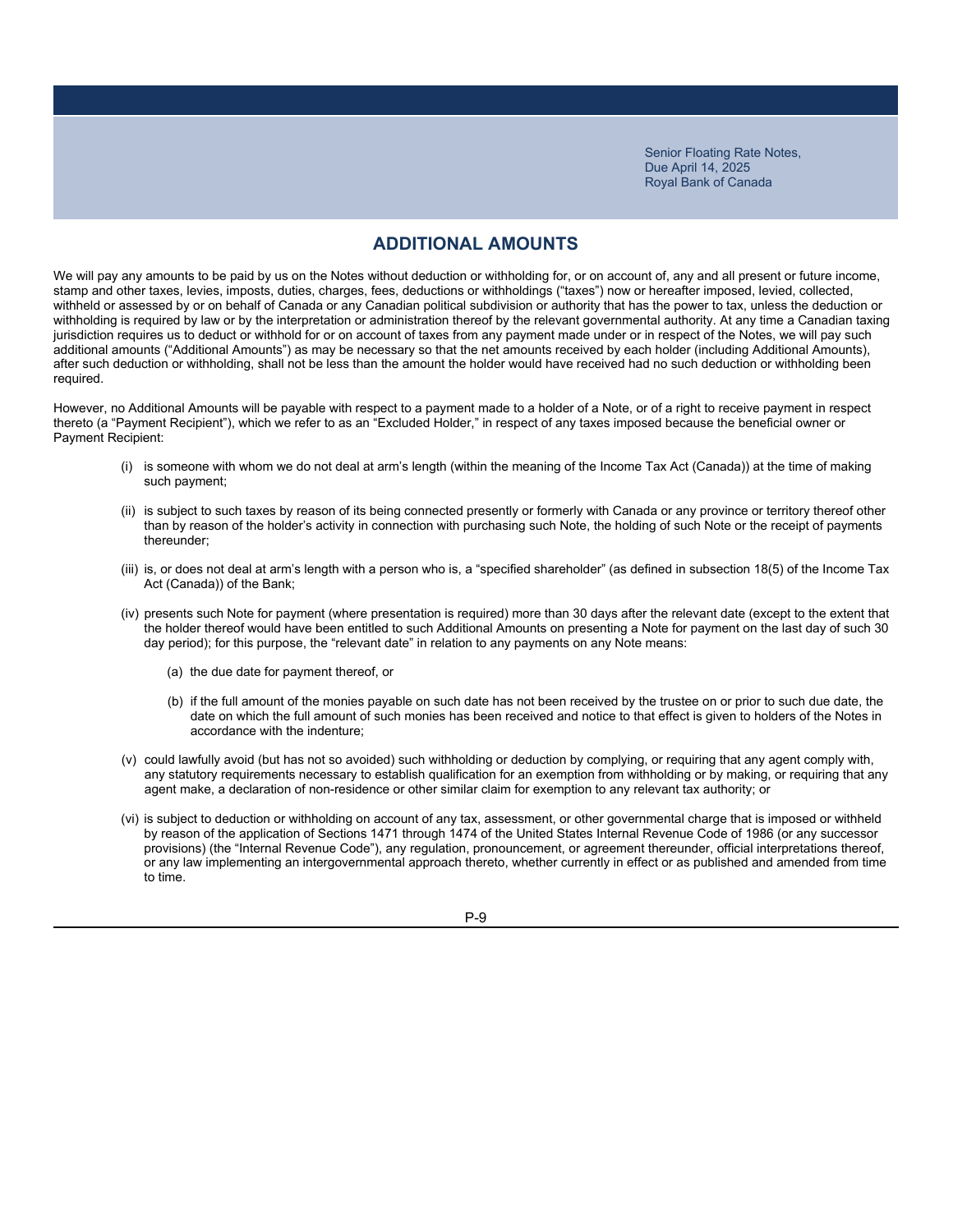For the avoidance of doubt, we will not have any obligation to pay any holders Additional Amounts on any tax which is payable otherwise than by deduction or withholding from payments made under or in respect of the Notes.

We will also make such withholding or deduction and remit the full amount deducted or withheld to the relevant authority in accordance with applicable law. We will furnish to the trustee, within 30 days after the date the payment of any taxes is due pursuant to applicable law, certified copies of tax receipts evidencing that such payment has been made or other evidence of such payment satisfactory to the trustee. We will indemnify and hold harmless each holder of Notes (other than an Excluded Holder) and upon written request reimburse each such holder for the amount of (x) any taxes so levied or imposed and paid by such holder as a result of payments made under or with respect to the Notes, and (y) any taxes levied or imposed and paid by such holder with respect to any reimbursement under (x) above, but excluding any such taxes on such holder's net income or capital.

# **U.S. FEDERAL INCOME TAX CONSIDERATIONS**

The discussion below supplements the discussion under "Tax Consequences—United States Taxation" in the accompanying prospectus, dated September 14, 2021, and is subject to the limitations and exceptions set forth therein. This discussion is only applicable to you if you are a U.S. holder (as defined in the accompanying prospectus). If you are not a U.S. holder, please consult your own tax advisor.

In the opinion of our counsel, Sullivan & Cromwell LLP, your Notes should be treated as variable rate debt instruments for United States federal income tax purposes. Under this characterization, you should include the interest payments on the Notes in ordinary income at the time you receive or accrue such payments, depending on your method of accounting for tax purposes, and recognize capital gain or loss on the sale or retirement of your Notes equal to the difference between the amount you realize on the sale or retirement, excluding any amounts attributable to accrued but unpaid interest (which should be treated as interest payments), and your tax basis in your Notes.

For a further discussion of the variable rate debt instrument rules, please see the discussion under the heading "Tax Consequences—United States Taxation—Original Issue Discount—Variable Rate Debt Securities" in the accompanying prospectus.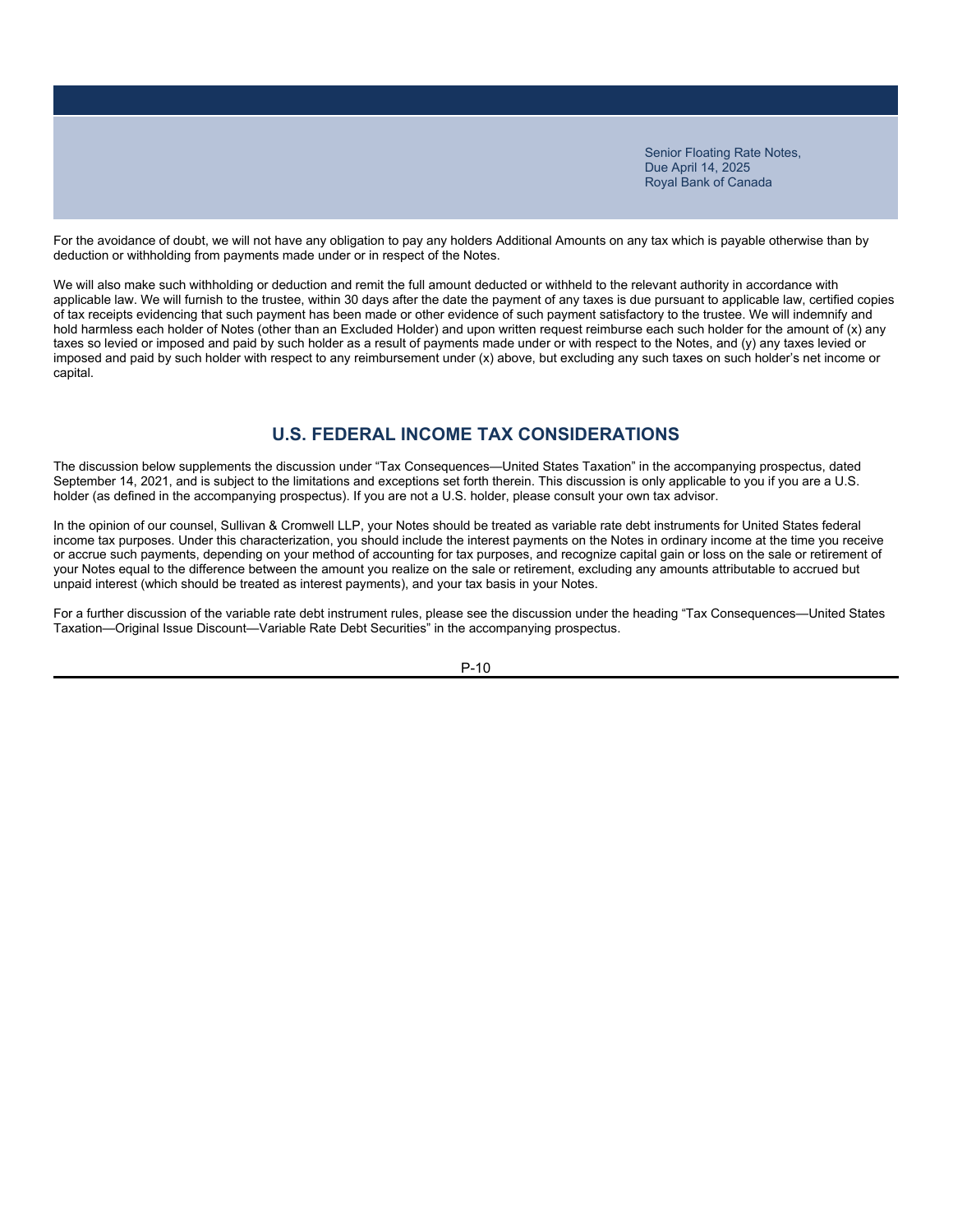# **CANADIAN FEDERAL INCOME TAX CONSIDERATIONS**

For a discussion of the Canadian federal income tax consequences of owning the Notes, please see the section "Tax Consequences— Canadian Taxation" in the accompanying prospectus, dated September 14, 2021 and the section "Certain Income Tax Consequences—Canadian Taxation" in the accompanying prospectus supplement, dated September 14, 2021.

### **BENEFIT PLAN INVESTOR CONSIDERATIONS**

A fiduciary of a pension, profit-sharing or other employee benefit plan (a "plan") subject to the Employee Retirement Income Security Act of 1974, as amended ("ERISA"), should consider the fiduciary standards of ERISA in the context of the plan's particular circumstances before authorizing an investment in the debt securities.

Any purchaser or holder of debt securities or any interest therein will be deemed to have represented (both on behalf of itself and any plan) by its purchase and holding of the debt securities that either (1) it is not a plan and is not purchasing those debt securities on behalf of or with "plan assets" of any plan or (2) the purchase and holding of the debt securities will not constitute a non-exempt prohibited transaction under ERISA or the Internal Revenue Code. In addition, any purchaser or holder of debt securities or any interest therein which is a non-ERISA arrangement will be deemed to have represented by its purchase or holding or, if applicable, exchange of the debt securities that its purchase and holding will not violate the provisions of any similar law.

For a further discussion of benefit plan investor considerations, please see the discussion under the heading "Benefit Plan Investor Considerations" in the accompanying prospectus, dated September 14, 2021.

### **CLEARANCE AND SETTLEMENT**

The Notes will settle through DTC, and its indirect participants Euroclear, Clearstream and CDS. For a description of DTC, Euroclear, Clearstream and CDS, see "Ownership and Book-Entry Issuance" in the accompanying prospectus, dated September 14, 2021.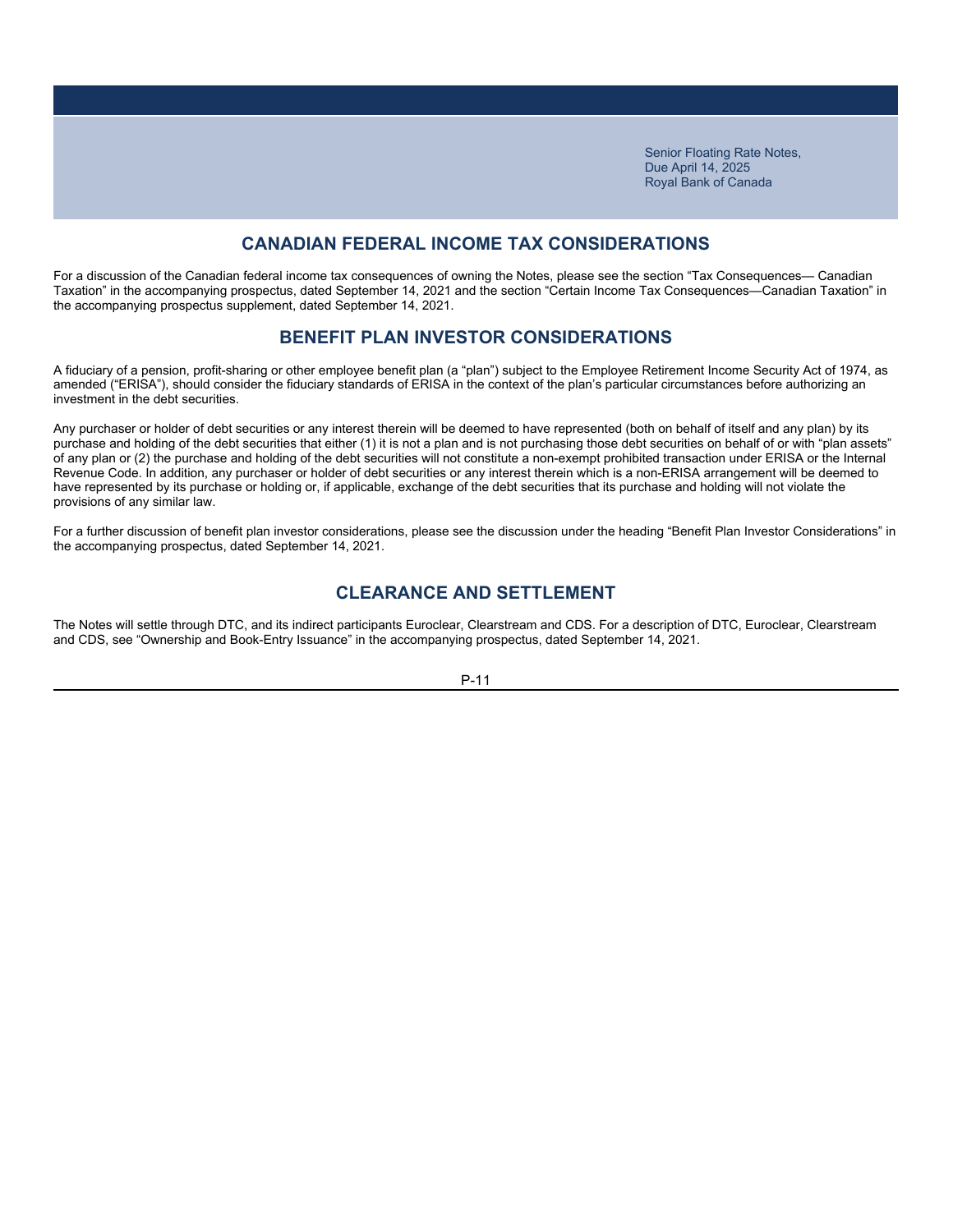# **SUPPLEMENTAL PLAN OF DISTRIBUTION (CONFLICTS OF INTEREST)**

We have entered into a terms agreement, dated April 7, 2022, with the underwriters pursuant to the Distribution Agreement, dated September 14, 2021, among us and the agents party thereto for the purchase and sale of the Notes. We have agreed to sell to each of the underwriters, and each of the underwriters has agreed to purchase from us, the principal amount of the Notes shown opposite its name at the public offering price set forth above.

| Name                                   |    | <b>Principal Amount of Notes</b> |
|----------------------------------------|----|----------------------------------|
| <b>RBC Capital Markets, LLC</b>        | \$ | 72,000,000                       |
| Citigroup Global Markets Inc.          |    | 72,000,000                       |
| Goldman Sachs & Co. LLC                | \$ | 72,000,000                       |
| J.P. Morgan Securities LLC             |    | 72,000,000                       |
| KeyBanc Capital Markets Inc.           | S  | 20,000,000                       |
| U.S. Bancorp Investments, Inc.         |    | 20,000,000                       |
| <b>Westpac Banking Corporation</b>     |    | 20,000,000                       |
| <b>BNY Mellon Capital Markets, LLC</b> |    | 4,000,000                        |
| Capital One Securities, Inc.           |    | 4,000,000                        |
| Desjardins Securities Inc.             |    | 4,000,000                        |
| Fifth Third Securities, Inc.           |    | 4,000,000                        |
| Huntington Securities, Inc.            |    | 4,000,000                        |
| <b>MUFG Securities Americas Inc.</b>   | \$ | 4,000,000                        |
| National Bank of Canada Financial Inc. |    | 4,000,000                        |
| Regions Securities LLC                 |    | 4,000,000                        |
| Scotia Capital (USA) Inc.              |    | 4,000,000                        |
| Swedbank AB (publ)                     |    | 4,000,000                        |
| Truist Securities, Inc.                | ኌ  | 4,000,000                        |
| Academy Securities, Inc.               |    | 4,000,000                        |
| R. Seelaus & Co., LLC                  |    | 2,000,000                        |
| Samuel A. Ramirez & Company, Inc.      | \$ | 2,000,000                        |
| Total                                  | \$ | 400.000.000                      |

Each of Westpac Banking Corporation, Desjardins Securities Inc. and Swedbank AB (publ) is not a U.S. registered broker-dealer and will not effect any offers or sales of any Notes in the United States unless it is through one or more U.S. registered broker-dealers as permitted by the regulations of the Financial Industry Regulatory Authority, Inc. ("FINRA").

The underwriters may sell the Notes to certain dealers at the public offering price, less a concession that will not exceed 0.100% of their principal amount. The underwriters and those dealers may resell the Notes to other dealers at a reallowance discount that will not exceed 0.050% of their principal amount. After the initial offering of the Notes, the concession and reallowance discounts on the Notes may change. The offering of the Notes by the underwriters is subject to receipt and acceptance and subject to the underwriters' right to reject any order in whole or in part.

We estimate that the total offering expenses for the Notes, excluding underwriting discounts and commissions, will be approximately \$41,603.

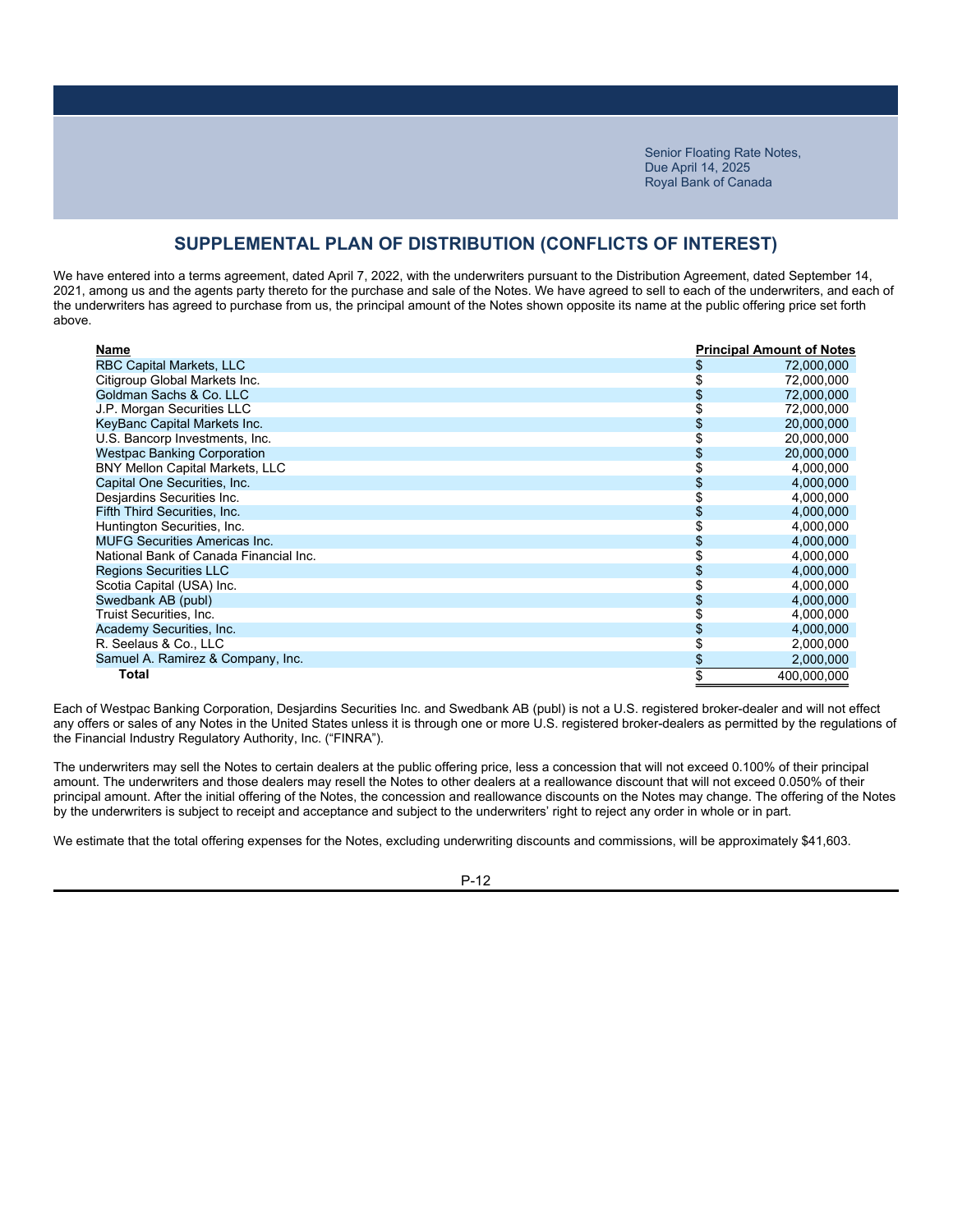Subject to the terms and conditions of the terms agreement, the underwriters have agreed to purchase the Notes as principal, for their own account at a purchase price equal to the issue price specified on the front cover of this pricing supplement, less an underwriting discount of 0.150%. To the extent the underwriters resell Notes to a broker or dealer less a concession equal to the entire underwriting discount, such broker or dealer may be deemed to be an "underwriter" of the Notes as such term is defined in the Securities Act of 1933, as amended. The underwriters have advised us that, if they are unable to sell all the Notes at the public offering price, the underwriters propose to offer the Notes from time to time for sale in negotiated transactions or otherwise, at prices to be determined at the time of sale.

In the future, the underwriters may repurchase and resell the Notes in market-making transactions. For more information about the plan of distribution, the Distribution Agreement (of which the terms agreement forms a part) and possible market-making activities; see "Supplemental Plan of Distribution" in the accompanying prospectus supplement dated September 14, 2021.

We expect that delivery of the Notes will be made against payment therefor on April 14, 2022, which is the fifth scheduled business day following the trade date. Under Rule 15c6-1 of the Securities Exchange Act of 1934, trades in the secondary market generally are required to settle no later than two business days after the trade date, unless the parties to any such trade expressly agree otherwise at the time of the trade. Accordingly, purchasers who wish to trade Notes on any date more than two business days prior to delivery of the Notes hereunder will be required, by virtue of the fact that the Notes will initially settle in five business days (T + 5) to specify alternative settlement arrangements to prevent a failed settlement.

### **Conflicts of Interest**

RBC Capital Markets, LLC is our affiliate, and is deemed to have a conflict of interest under FINRA Rule 5121. Accordingly, the offering of the Notes will conform to the requirements of FINRA Rule 5121. The underwriters, with the exception of Westpac Banking Corporation, Desiardins Securities Inc. and Swedbank AB (publ), are members of FINRA. RBC Capital Markets, LLC is not permitted to sell the Notes to an account over which it exercises discretionary authority without the prior specific written approval of the account holder.

The underwriters and their respective affiliates are full service financial institutions engaged in various activities, which may include securities trading, commercial and investment banking, financial advisory, investment management, investment research, principal investment, hedging, financing and brokerage activities. Certain of the underwriters and their respective affiliates have, from time to time, performed, and may in the future perform, various financial advisory and investment banking services for the Bank, for which they received or will receive customary fees and expenses.

In the ordinary course of their various business activities, the underwriters and their respective affiliates may make or hold a broad array of investments and actively trade debt and equity securities (or related derivative securities) and financial instruments (including bank loans) for their own account and for the accounts of their customers, and such investment and securities activities may involve securities and/or instruments of the Bank. The underwriters and their respective affiliates may also make investment recommendations and/or publish or express independent research views in respect of such securities or instruments and may at any time hold, or recommend to clients that they acquire, long and/or short positions in such securities and instruments.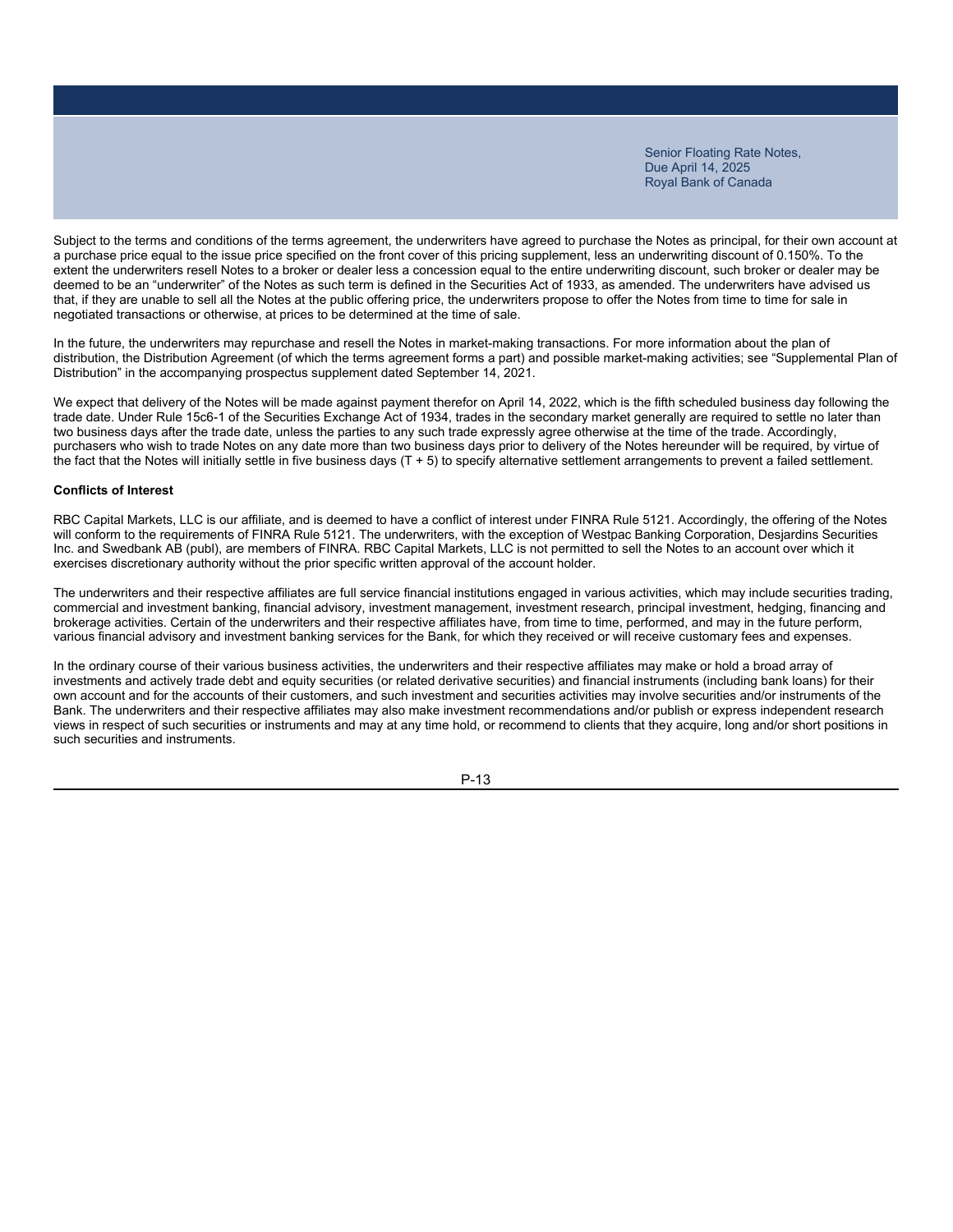### **Selling Restrictions**

*European Economic Area.* PROHIBITION OF SALES TO EEA RETAIL INVESTORS. The Notes are not intended to be offered, sold or otherwise made available to, and should not be offered, sold or otherwise made available to, any retail investor in the European Economic Area ("EEA"). For these purposes, the expression "offer" includes the communication in any form and by any means of sufficient information on the terms of the offer and the Notes to be offered so as to enable an investor to decide to purchase or subscribe the Notes, and a "retail investor" means a person who is one (or more) of: (a) a retail client, as defined in point (11) of Article 4(1) of Directive 2014/65/EU, as amended ("MiFID II"); or (b) a customer, within the meaning of Insurance Distribution Directive 2016/97/EU, as amended, where that customer would not qualify as a professional client as defined in point (10) of Article 4(1) of MiFID II; or (c) not a qualified investor as defined in Regulation (EU) 2017/1129 (the "Prospectus Regulation"). Consequently, no key information document required by Regulation (EU) No 1286/2014, as amended (the "PRIIPs Regulation") for offering or selling the Notes or otherwise making them available to retail investors in the EEA has been prepared, and therefore, offering or selling the Notes or otherwise making them available to any retail investor in the EEA may be unlawful under the PRIIPs Regulation. This pricing supplement has been prepared on the basis that any offer of Notes in any Member State of the EEA or the UK will be made pursuant to an exemption under the Prospectus Regulation from the requirement to publish a prospectus for offers of Notes. This pricing supplement is not a prospectus for the purposes of the Prospectus Regulation.

#### *United Kingdom*. PROHIBITION OF SALES TO UK RETAIL INVESTORS.

The Notes are not intended to be offered, sold or otherwise made available to, and should not be offered, sold or otherwise made available to, any retail investor in the United Kingdom ("UK"). For these purposes, a retail investor means a person who is one (or more) of: (i) a retail client, as defined in point (8) of Article 2 of Regulation (EU) No 2017/565 as it forms part of domestic law by virtue of the European Union (Withdrawal) Act 2018 (the "EUWA"); or (ii) a customer within the meaning of the provisions of the Financial Services and Markets Act 2000 (the "FSMA") and any rules or regulations made under the FSMA to implement Directive (EU) 2016/97, where that customer would not qualify as a professional client, as defined in point (8) of Article 2(1) of Regulation (EU) No 600/2014 as it forms part of domestic law by virtue of the EUWA; or (iii) not a qualified investor as defined in Article 2 of Regulation (EU) 2017/1129 as it forms part of domestic law by virtue of the EUWA (the "UK Prospectus Regulation"). Consequently no key information document required by Regulation (EU) No 1286/2014 as it forms part of domestic law by virtue of the EUWA (the "UK PRIIPs Regulation") for offering or selling the Notes or otherwise making them available to retail investors in the United Kingdom has been prepared and therefore offering or selling the Notes or otherwise making them available to any retail investor in the United Kingdom may be unlawful under the UK PRIIPs Regulation. This pricing supplement has been prepared on the basis that any offer of Notes in the UK will be made pursuant to an exemption under the UK Prospectus Regulation from the requirement to publish a prospectus for offers of Notes. This pricing supplement is not a prospectus for the purposes of the UK Prospectus Regulation.

This pricing supplement and any other material in relation to the Notes are only being distributed to, and are only directed at, persons in the UK that are qualified investors within the meaning of Article 2(1)(e) of the UK Prospectus Regulation that also (i) have professional experience in matters relating to investments falling within Article 19(5) of the Financial Services and Markets Act 2000 (Financial Promotion) Order 2005, as amended (the "Order"), (ii) who fall within Article 49(2)(a) to (d) of the Order or (iii) to whom it may otherwise lawfully be communicated (all such persons together being referred to as "relevant persons"). The Notes are only available to, and any invitation, offer or agreement to purchase or otherwise acquire such Notes will be engaged in only with, relevant persons. This pricing supplement and its contents should not be distributed, published or reproduced (in whole or in part) or disclosed by recipients to any other person in the UK. Any person in the UK that is not a relevant person should not act or rely on this pricing supplement or any of its contents.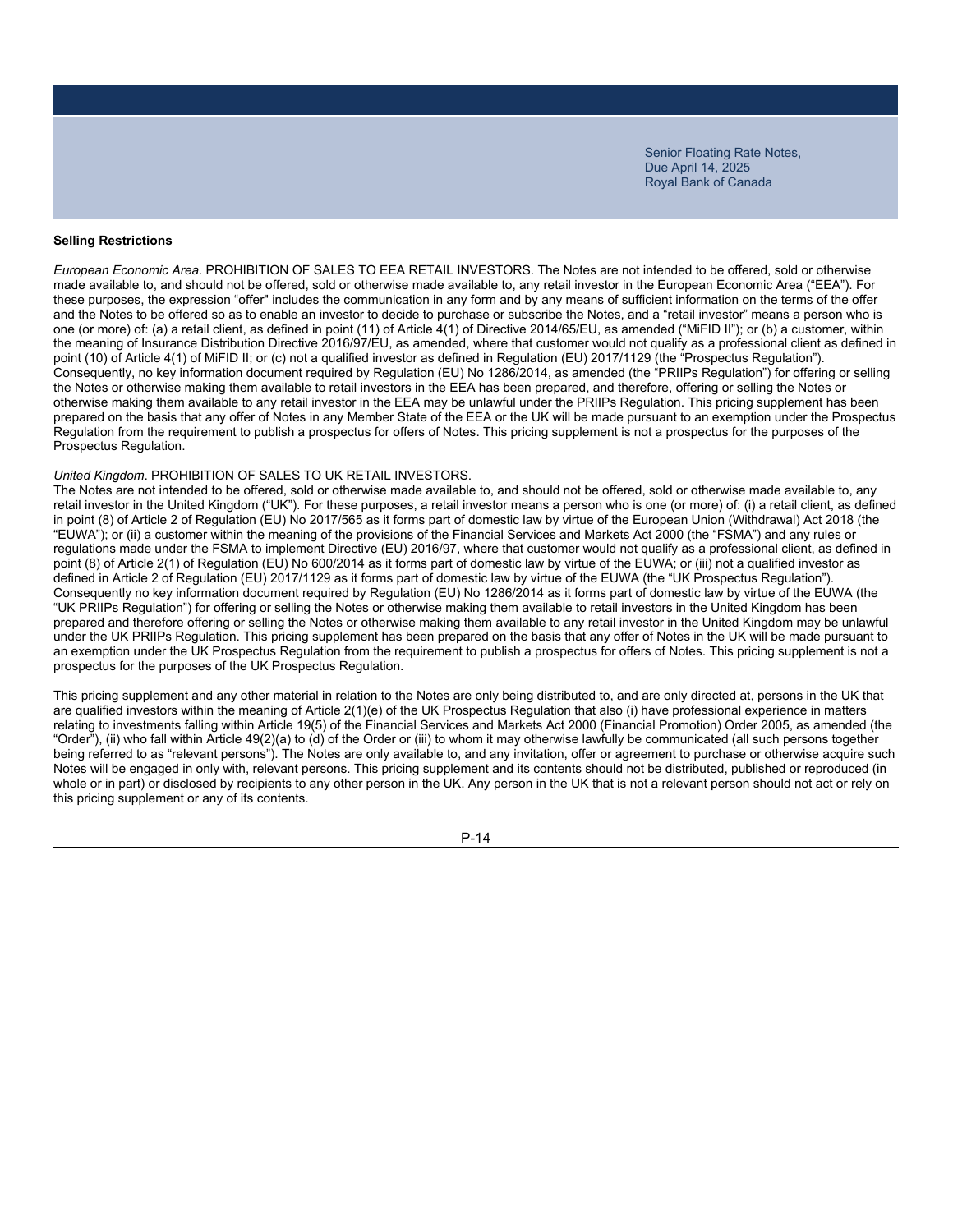*Hong Kong*. The Notes may not be offered or sold in Hong Kong by means of any document other than (a) in circumstances which do not constitute an offer to the public within the meaning of the Companies (Winding Up and Miscellaneous Provisions) Ordinance (Cap. 32 of the Laws of Hong Kong) ("Companies (Winding Up and Miscellaneous Provisions) Ordinance") or which do not constitute an invitation to the public within the meaning of the Securities and Futures Ordinance (Cap. 571 of the Laws of Hong Kong) ("Securities and Futures Ordinance"), or (b) to "professional investors" as defined in the Securities and Futures Ordinance and any rules made thereunder, or (c) in other circumstances which do not result in the document being a "prospectus" as defined in the Companies (Winding Up and Miscellaneous Provisions) Ordinance, and no advertisement, invitation or document relating to the Notes may be issued or may be in the possession of any person for the purpose of issue (in each case whether in Hong Kong or elsewhere), which is directed at, or the contents of which are likely to be accessed or read by, the public in Hong Kong (except if permitted to do so under the securities laws of Hong Kong) other than with respect to Notes which are or are intended to be disposed of only to persons outside Hong Kong or only to "professional investors" in Hong Kong as defined in the Securities and Futures Ordinance and any rules made thereunder.

*Singapore*. This pricing supplement and the accompanying prospectus and prospectus supplement have not been registered as a prospectus with the Monetary Authority of Singapore. Accordingly, this pricing supplement, the accompanying prospectus and prospectus supplement and any other document or material in connection with the offer or sale, or invitation for subscription or purchase, of the Notes may not be circulated or distributed, nor may the Notes be offered or sold, or be made the subject of an invitation for subscription or purchase, whether directly or indirectly, to persons in Singapore other than (a) to an institutional investor (as defined in Section 4A of the Securities and Futures Act, Chapter 289 of Singapore (the "SFA")) under Section 274 of the SFA, (b) to a relevant person (as defined in Section 275(2) of the SFA) pursuant to Section 275(1) of the SFA, or any person pursuant to Section 275(1A) of the SFA, and in accordance with the conditions specified in Section 275 of the SFA or (c) otherwise pursuant to, and in accordance with the conditions of, any other applicable provision of the SFA, in each case subject to conditions set forth in the SFA.

Where the Notes are subscribed or purchased under Section 275 of the SFA by a relevant person which is (a) a corporation (which is not an accredited investor (as defined in Section 4A of the SFA)) the sole business of which is to hold investments and the entire share capital of which is owned by one or more individuals, each of whom is an accredited investor, or (b) a trust (where the trustee is not an accredited investor) whose sole purpose is to hold investments and each beneficiary of the trust is an individual who is an accredited investor, the securities (as defined in Section 239(1) of the SFA) of that corporation shall not be transferable for six months after that corporation has acquired the Notes under Section 275 of the SFA except: (1) to an institutional investor under Section 274 of the SFA or to a relevant person (as defined in Section 275(2) of the SFA), (2) where such transfer arises from an offer in that corporation's securities pursuant to Section 275(1A) or Section 276(4)(i)(B) of the SFA, (3) where no consideration is or will be given for the transfer, (4) where the transfer is by operation of law, (5) as specified in Section 276(7) of the SFA, or (6) as specified in Regulation 32 of the Securities and Futures (Offers of Investments) (Shares and Debentures) Regulations 2005 of Singapore.

Notification under Section 309B(1)(c) of the SFA. The Bank has determined that the Notes are (a) prescribed capital markets products (as defined in the Securities and Futures (Capital Markets Products) Regulations 2018) and (b) Excluded Investment Products (as defined in MAS Notice SFA 04- N12: Notice on the Sale of Investment Products and MAS Notice FAA-N16: Notice on Recommendations on Investment Products).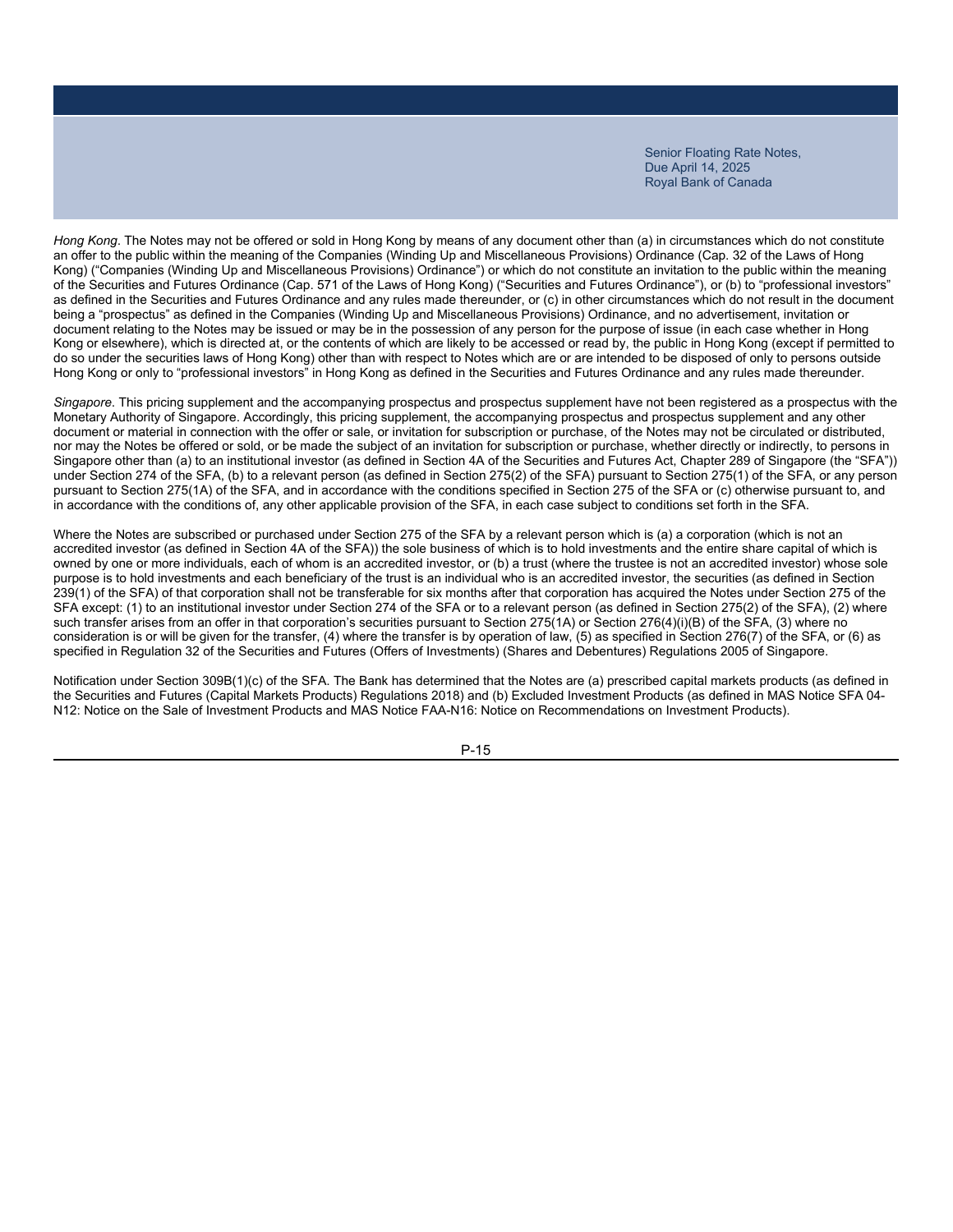*Switzerland.* The Notes are not offered, sold or advertised, directly or indirectly, in, into or from Switzerland on the basis of a public offering and will not be listed on the SIX Swiss Exchange or any other offering or regulated trading facility in Switzerland. Accordingly, neither this pricing supplement, the accompanying prospectus and prospectus supplement nor other marketing material constitute a prospectus as defined in article 652a or article 1156 of the Swiss Code of Obligations or a listing prospectus as defined in article 32 of the Listing Rules of the SIX Swiss Exchange or any other regulated trading facility in Switzerland. Any resales of the Notes may only be undertaken on a private basis to selected individual investors in compliance with Swiss law. This pricing supplement, the accompanying prospectus or prospectus supplement may not be copied, reproduced, distributed or passed on to others or otherwise made available in Switzerland without our prior written consent. By accepting this pricing supplement, the accompanying prospectus or prospectus supplement or by subscribing to the notes, investors are deemed to have acknowledged and agreed to abide by these restrictions.

Japan. The Notes have not been and will not be registered pursuant to Article 4, Paragraph 1 of the Financial Instruments and Exchange Act. Accordingly, none of the Notes nor any interest therein may be offered or sold, directly or indirectly, in Japan or to, or for the benefit of, any "resident" of Japan (which term as used herein means any person resident in Japan, including any corporation or other entity organized under the laws of Japan), or to others for re-offering or resale, directly or indirectly, in Japan or to or for the benefit of a resident of Japan, except pursuant to an exemption from the registration requirements of, and otherwise in compliance with, the Financial Instruments and Exchange Act and any other applicable laws, regulations and ministerial guidelines of Japan in effect at the relevant time.

*Canada*. Sales into Canada are permitted.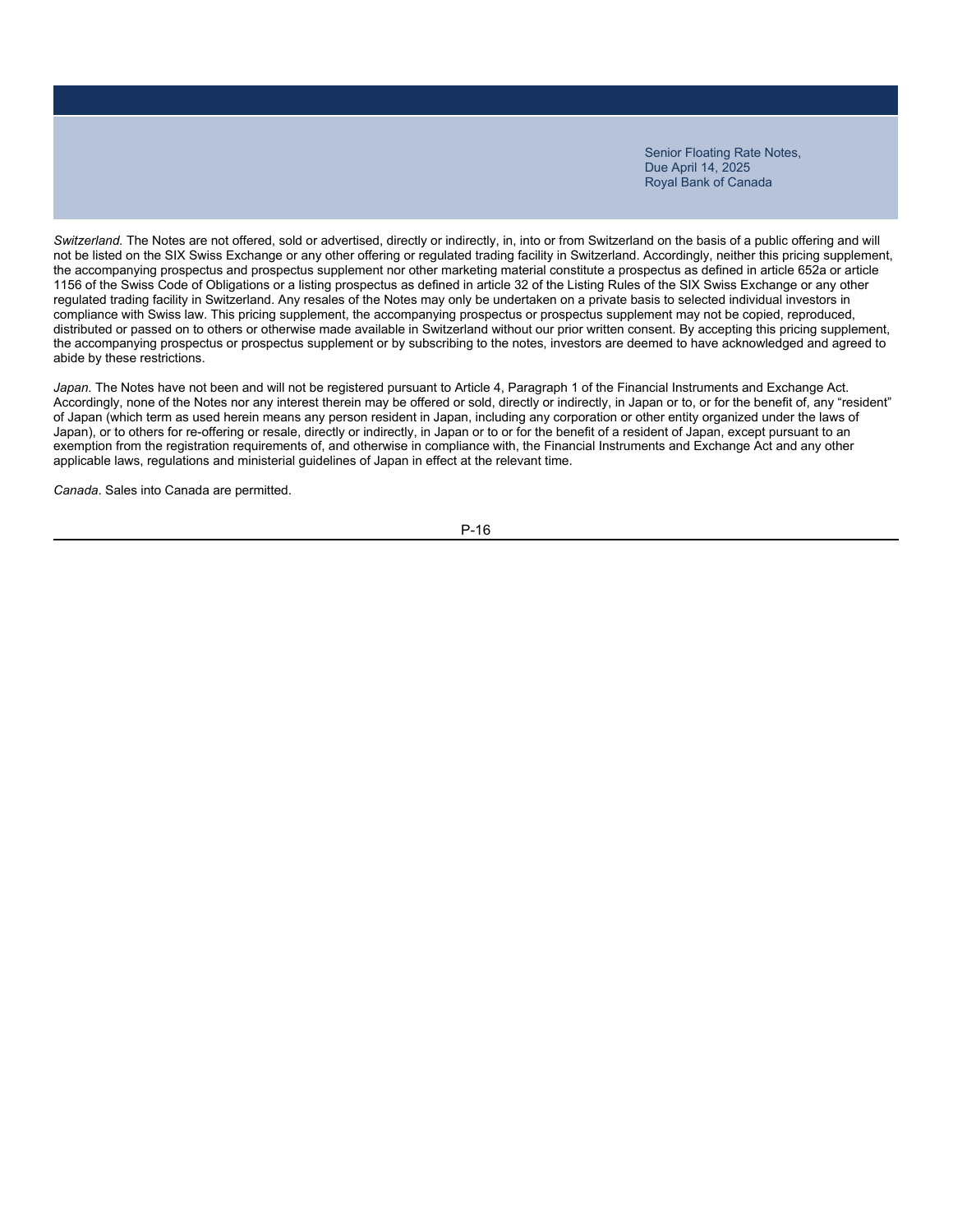# **VALIDITY OF NOTES**

The validity of the Notes will be passed upon for us by Sullivan & Cromwell LLP, New York, New York, as to matters of New York law, and by Norton Rose Fulbright Canada LLP, Toronto, Ontario, as to matters of Canadian law and applicable matters of Ontario law. Certain legal matters will be passed upon for the underwriters by Davis Polk & Wardwell LLP, New York, New York.

### **WHERE YOU CAN FIND ADDITIONAL INFORMATION**

You should read this pricing supplement, together with the documents listed below, which together contain the terms of the Notes and supersede all prior or contemporaneous oral statements as well as any other written materials. You may access the following documents on the SEC Website at www.sec.gov as follows (or if such address has changed, by reviewing our filings for the relevant date on the SEC Website):

- Series I MTN prospectus supplement dated September 14, 2021: https://www.sec.gov/Archives/edgar/data/1000275/000121465921009472/rbcsupp911210424b3.htm
- Prospectus dated September 14, 2021: https://www.sec.gov/Archives/edgar/data/1000275/000121465921009470/rbc911212424b3.htm

Our Central Index Key, or CIK, on the SEC Website is 1000275.